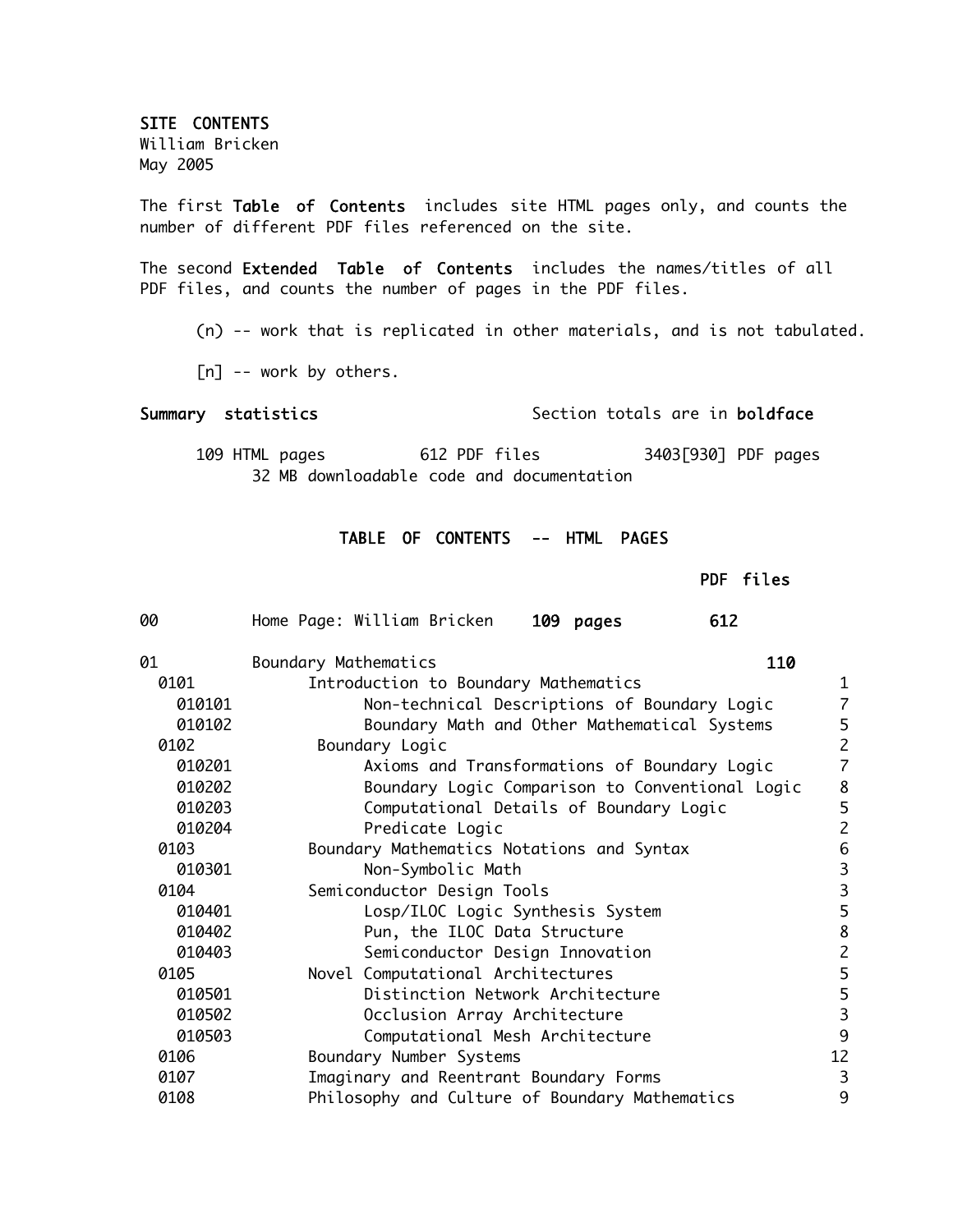| 02       | 197<br>Teaching and Class Notes                      |                                            |
|----------|------------------------------------------------------|--------------------------------------------|
| 0201     | Mathematical Foundations of Computing                | 29                                         |
| 0202     | Applied Formal Methods                               | 15                                         |
| 0203     | Artificial Intelligence                              | 20                                         |
| 0204     | Data Structures and Algorithms                       | 25                                         |
| 0205     | Programming Languages                                | 25                                         |
| 0206     | Human-Computer Interaction                           | 11                                         |
| 0207     | Programming the Interface                            | 11                                         |
| 0208     | Computer Graphics                                    | 6                                          |
| 0209     | Computer Ethics                                      | 22                                         |
| 0210     | University of Washington Classes                     |                                            |
| 021001   | Management Decision Models                           | 19                                         |
| 021002   | Virtual World Development                            | 14                                         |
| 03       | 149<br>Papers/Essays/Reports                         |                                            |
| 0301     | Writing: Computer Science                            |                                            |
| 030101   | Constraint Systems                                   | 5                                          |
| 030102   | Agents and Entities                                  |                                            |
| 030103   | Artificial Intelligence                              | $\begin{array}{c} 8 \\ 3 \\ 8 \end{array}$ |
| 030104   | Programming Technique                                |                                            |
| 030105   | Computer-Aided Design/Electronic Design Automation 7 |                                            |
| 030106   | Human-Computer Interaction                           | 6                                          |
| 030107   | Distributed and Parallel Processing                  | $\overline{3}$                             |
| 0302     | Writing: Virtual Reality                             |                                            |
| 030201   | What Is Virtual Reality?                             | 10                                         |
| 030202   | Virtual Environment Operating Shell                  |                                            |
| 03020201 | What Is VEOS?                                        | 8                                          |
| 03020202 | VEOS Design                                          | 5                                          |
| 03020203 | VEOS Student Theses and Papers                       | $\overline{4}$                             |
| 03020204 | VEOS Usage and Documentation                         | 5                                          |
| 03020205 | FERN, Mercury and Imager Documentation               | 10                                         |
| 030203   | Software Tools for Virtual Environments              | 8                                          |
| 030204   | VR Interface/Virtual Body                            | 5                                          |
| 030205   | Design and Development of Virtual Environments       | 11                                         |
| 030206   | VR Projects                                          | $\overline{7}$                             |
| 030207   | Philosophy of Virtual Reality                        | 10                                         |
| 030208   | Cultural Connections to VR                           | 10                                         |
| 0303     | Writing: Education                                   |                                            |
| 030301   | Analyzing Errors in Elementary Mathematics           |                                            |
| 030302   | Educational Innovation                               | $\mathbf{1}$                               |
| 030303   | Using Virtual Worlds for Education                   | 4                                          |
| 030304   | Iconic and Experiential Mathematics                  | 8                                          |
| 0304     | Writing: Other Topics                                | 3                                          |